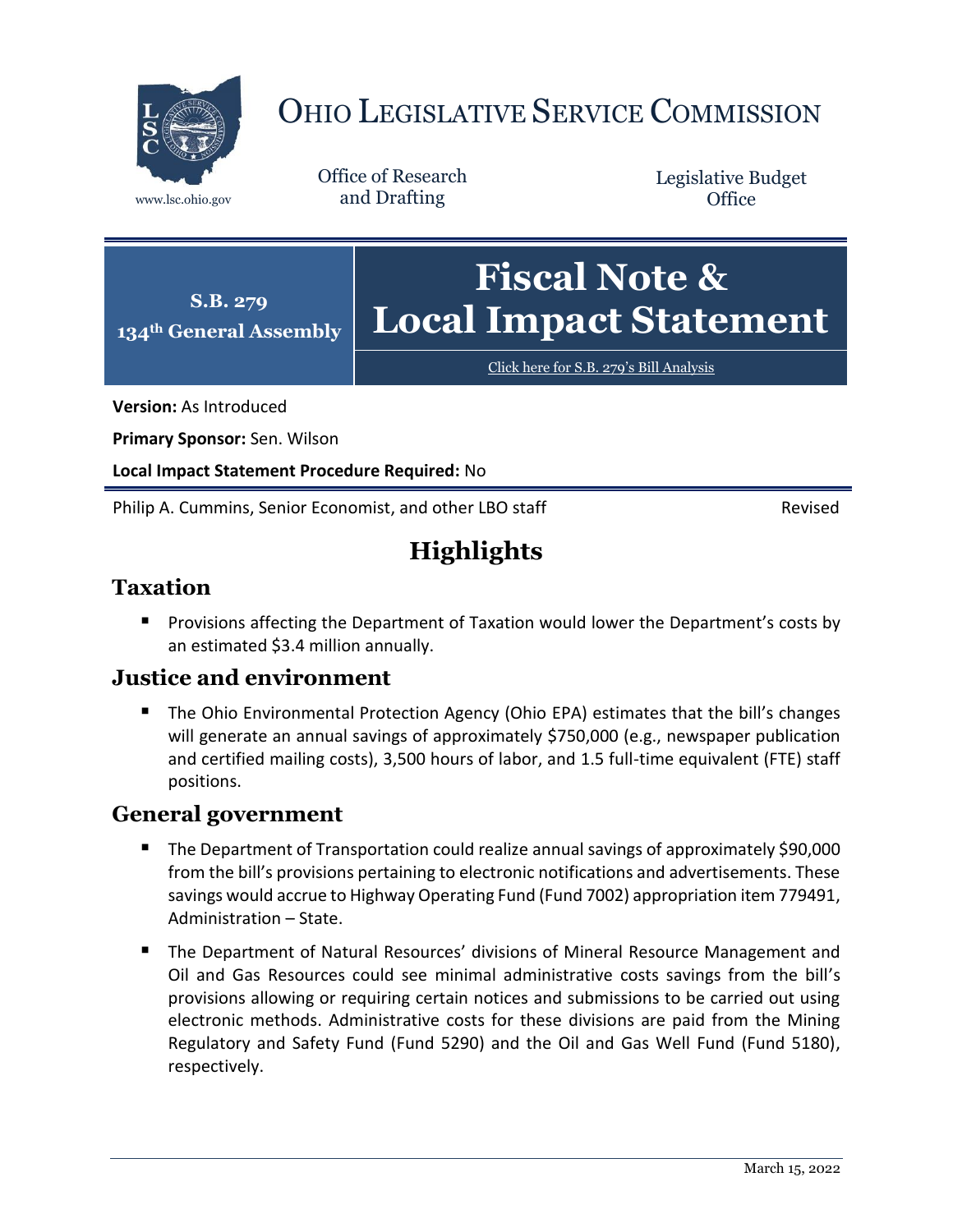# **Health and Medicaid**

- **The Department of Aging could realize minimal savings due to the provision allowing the** Advisory Council for the Aging to form a quorum and take votes at meetings conducted electronically. The savings would be due to any reductions in reimbursements for actual or necessary expenses.
- The Department of Medicaid may realize some administrative savings due to the provisions of the bill which allow for electronic forms of correspondence with certain providers for which hand delivery or certified mail is required by current law.

# **Detailed Analysis**

The analysis of the bill that follows is organized by subject area and state agency, with detailed comments on the bill's fiscal effects within each area. The subject areas are (1) taxation, (2) justice and environment, (3) general government, and (4) health and Medicaid. LBO is uncertain in several cases which state fund will experience cost savings, but where it is known, the fund is identified below.

## **Taxation**

The bill allows the Tax Commissioner to serve a notice or order electronically on a person's authorized representative, in addition to that person as provided in current law. It replaces a requirement that electronic means be used only with the person's consent, instead allowing such service through electronic means associated with the person's or representative's last known address. The bill specifies that the types of electronic notification the Commissioner may use include electronic mail, text message, or any other form of electronic communication. It requires the Commissioner to establish a system to issue notification of assessments to taxpayers through secure electronic means.

The Department of Taxation estimates that these provisions would result in cost savings of \$3.4 million per year. The Department already uses electronic means for various taxpayer communicationsthrough the Department's website and through the Ohio Business Gateway. The Department's administrative costs are paid from the GRF and a number of other state funds.

# **Justice and environment**

# **Environmental Protection Agency**

The bill authorizes the Director of Environmental Protection (Ohio EPA) (1) to provide notice of a hearing on the Agency's website in circumstances where current law requires public notice by newspaper publication and (2) to deliver documents or notice by any method capable of documenting the intended recipient's receipt of the document or notice rather than requiring a document or public notice be provided by certified mail. Ohio EPA estimates that these changes will generate an annual savings of approximately \$750,000 (e.g., newspaper publication and certified mailing costs), 3,500 hours of labor, and 1.5 full-time equivalent (FTE) staff positions.

# **Department of Public Safety**

The bill permits an administrative hearing on the suspension or impoundment of a driver's license or license plates for a failure to provide proof of motor vehicle insurance to be held remotely. This authority may reduce the time and effort required to conduct such hearings and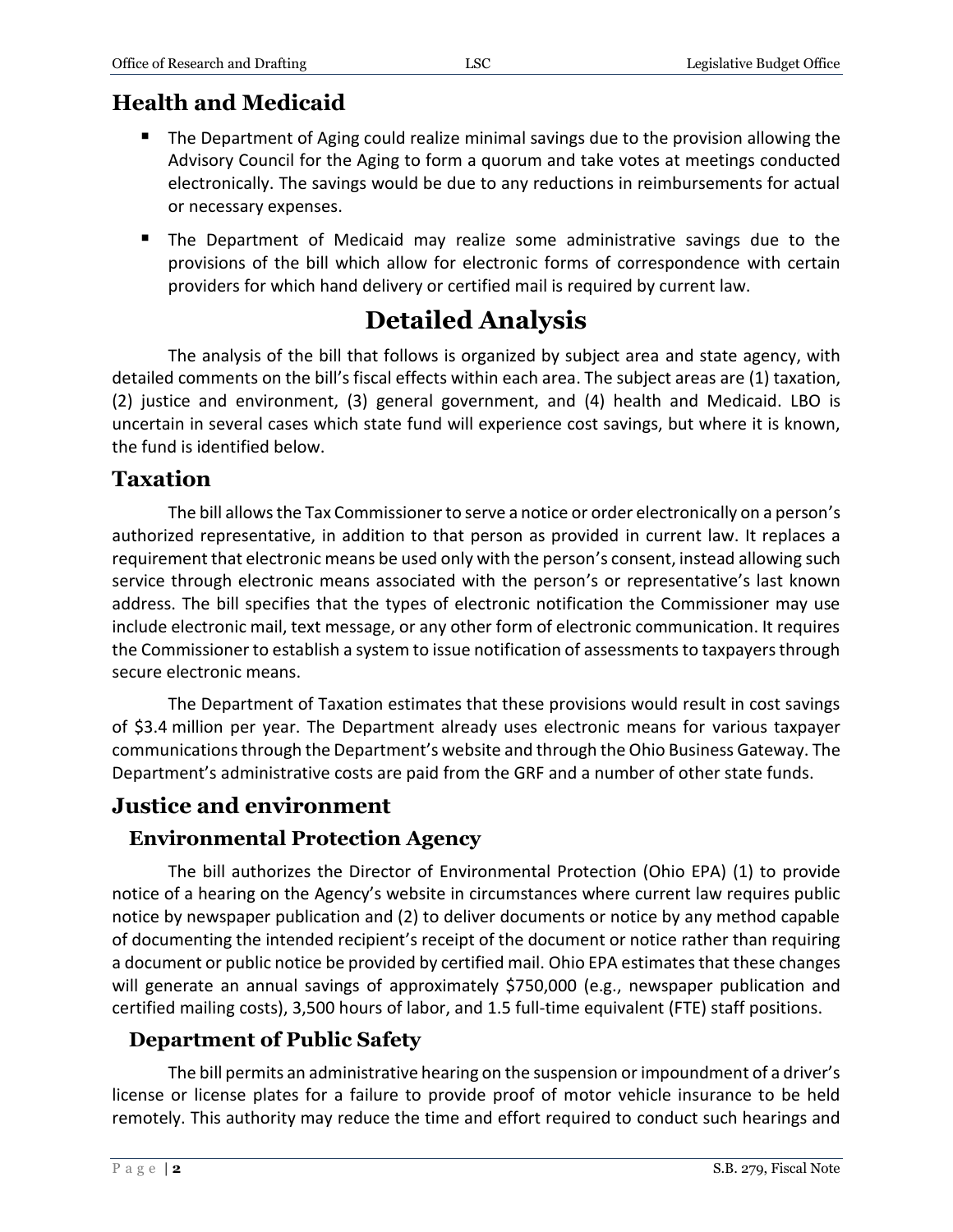result in some administrative cost savings for the Bureau of Motor Vehicles (BMV). Current law, unchanged by the bill, requires the person requesting such an administrative hearing to pay for the cost of the hearing to the BMV Registrar, if the Registrar's order of suspension or impoundment is upheld.

#### **Courts of record**

The bill requires, when a person forfeits bail for a traffic or equipment offense, a county court judge, mayor of a mayor's court, or clerk to submit to the BMV, in a secure electronic format, an abstract of the court record. Current law does not specify the method of submission.

Polling of clerks of court and conversations with the Ohio Judicial Conference indicate that many courts are already submitting records electronically, which suggests that their operations and costs will be unaffected by the bill. If a court or clerk currently submits paper records, they would incur a one-time cost to comply with the bill's requirement, including acquiring the capability to store and submit records online. By requiring the electronic submission of certain records, the bill will presumably likely result in decreased record submission costs. This savings may at least partially offset the costs incurred by a court or clerk to make the switch from paper to electronic submission.

# **General government**

### **Department of Natural Resources**

The bill allows the Chief of the Division of Mineral Resources Management within the Department of Natural Resources (DNR) to send and receive required notices between the Chief and an applicant for a mining and reclamation permit using electronic methods with acknowledgement of receipt. Continuing law allows notices to be in written form. If the Chief uses electronic methods, the Division could see a slight reduction in administrative costs. Administrative costs for the Division of Mineral Resources Management are paid from the GRF and the Mining Regulation and Safety Fund (Fund 5290).

The bill also allows the Chief of DNR's Division of Oil and Gas Resources to require electronic submission of any application, report, test result, fee, or document that is required to be submitted under continuing law and requires all statements of production to be submitted electronically. However, the bill allows the Chief to make an exception for a person that has requested, for good cause, to be excluded from any requirement to make an electronic submission. To the extent that electronic submissions are used in place of written submissions, the Division of Oil and Gas Resources would also see a minimal savings in administrative costs. Administrative costs of the Division of Oil and Gas Resources are paid from the Oil and Gas Well Fund (Fund 5180).

### **Department of Transportation**

The Department of Transportation estimates that the changes to the advertising requirements in the bill would result in administrative savings of approximately \$90,000 annually. Those savings would occur since the agency will no longer need to devote staff time and materials for verifying and paying invoices for contract bid advertisements in newspapers. These costs are paid through Highway Operating Fund (Fund 7002) appropriation item 779491, Administration – State. Specifically, the bill allows the Director of Transportation to provide advertisement of contract bids electronically, rather than requiring that these advertisements appear in a